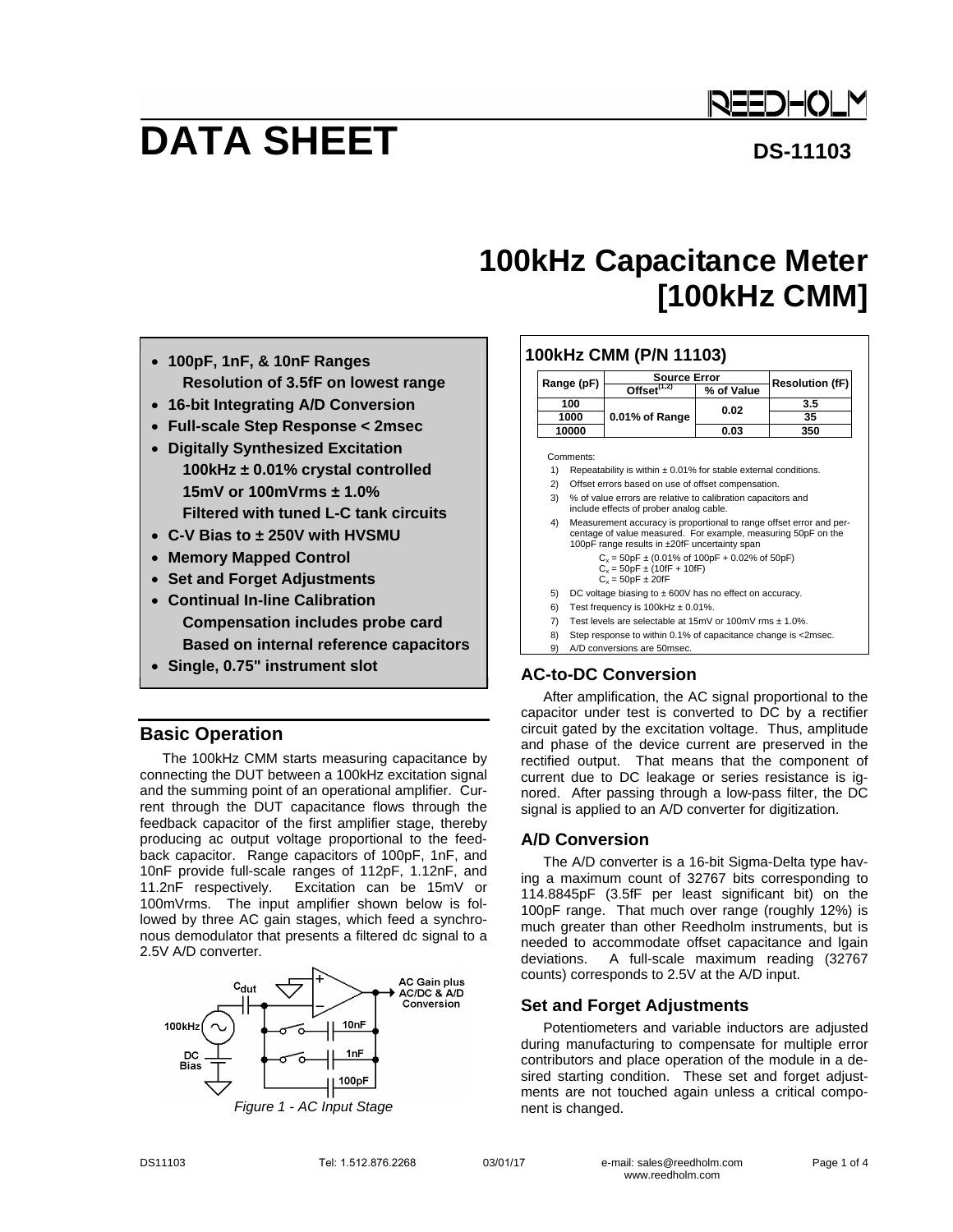

# **No Effect from DC Bias**

DC bias is only applied across the capacitor under test. Even if the capacitor were leaky, a guard amplifier at the CMM input absorbs the voltage as well as driving the shield. This eliminates the need to consider effects of conductor-to-shield capacitance on loop gain in the first stage. A series inductor assures that all device current flows into the input amplifier feedback capacitor. Clamp diodes prevent damage from DC bias voltages up to  $\pm 600V$ .

#### **Accuracy Independent of Excitation**

Excitation voltage is set within  $\pm 1\%$  of nominal at the factory, but its actual value is not critical. It is not measured during calibration and is not a factor in accuracy of capacitance measurements. All that is required is that the excitation D/A output signal be stable between in-line calibrations when the internal standard capacitors are measured. Changes in excitation have a linear relationship with the capacitance being measured, and in-line gain factor calibration precisely compensates for any change in excitation voltage linearly related to the capacitance being measured.

#### **Field Calibration**

Calibration is done by measuring response on each range and each excitation level to a pair of external reference capacitors, nominally 100pF and 1nF. Customers are provided with a set of external reference capacitors measured using Reedholm manufacturing standards. Scale or gain factors are stored in the CMMstd.ini file also used for Boonton based CMM calibration. Offsets are not stored because they are a function of factors that do not affect scale factors but that can change with time and temperature.

#### **In-line Calibration**

The final calibration step measures three very stable mica or NPO ceramic capacitors (100pF, 1nF, and 10nF) using scale factors based on the external reference capacitors. Those values are the basis for CMM self-calibration performed at least every 15 minutes. As a result, a calibration done after system warm-up has drift characteristics of the internal calibration capacitors, not the collection of components that affect gain. A root-mean-square error calculation following calibration with external capacitors is  $\leq$  164ppm based on shifts of  $±120$ ppm for temperature over a  $±2C°$  span,  $±100$ ppm for time of one year, and  $\pm 50$ ppm for voltage change between 15mV and 100mVrms.



*Figure 2 - Simplified Schematic of 100kHz CMM*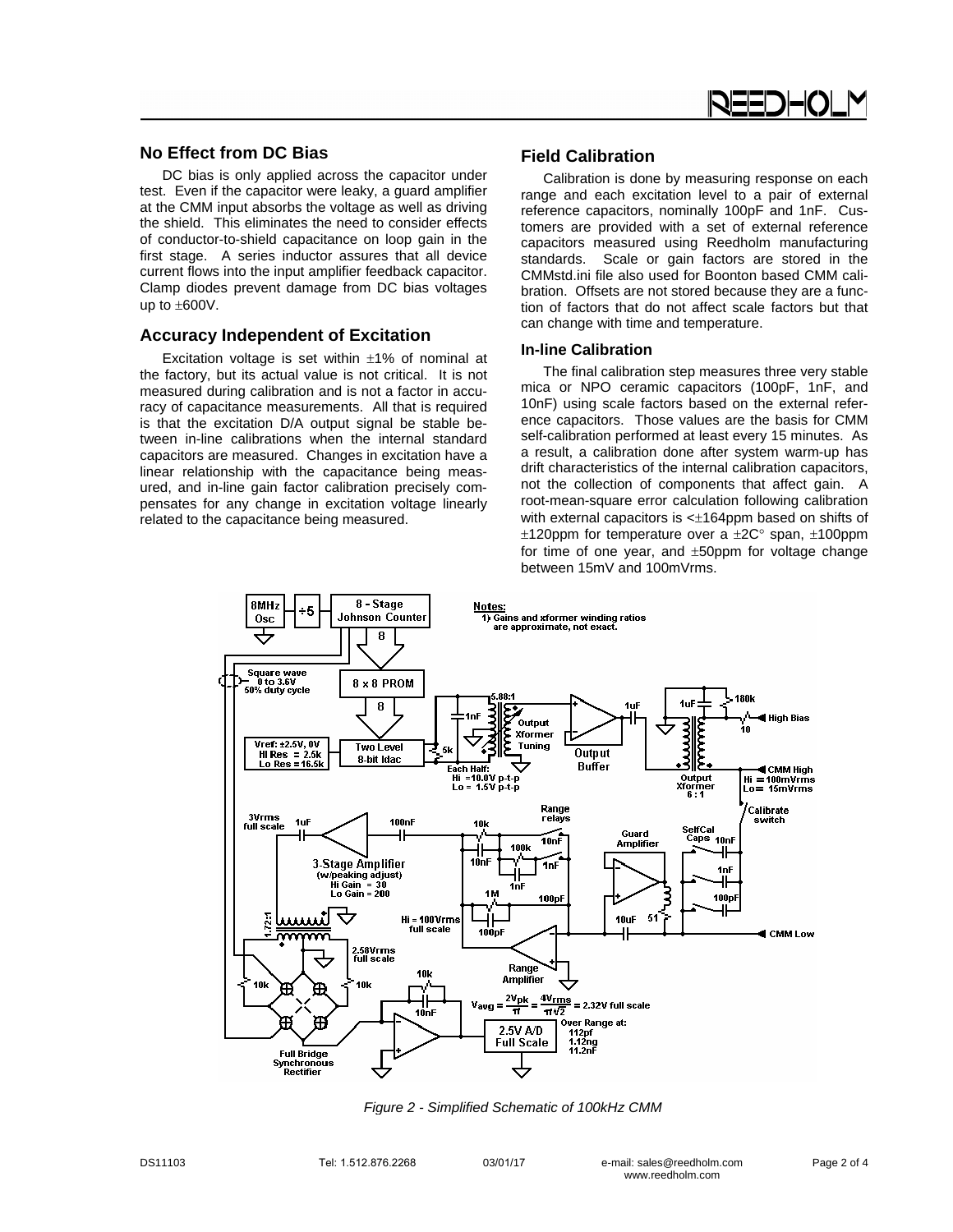

# **Measurement Throughput**

A single-pole low pass filter formed by the amplifier at the output of the synchronous rectifier determines the time response of the CMM to changes of input capacitance. The oscilloscope output in figure 3 was triggered by having one of the system supplies put out a 1V, 1msec pulse followed by the driver level command to switch to CMM diagnostic mode. This particular image was from connecting a 10nF capacitor with 100mV excitation, but all combinations of diagnostic capacitors and excitation levels generate the same delay and response curve.



# **A/D Conversion Time**

The 16-bit sigma-delta A/D converter takes 50ms to perform a conversion when clocked at 32.768kHz. A digital low-pass filtering with a 17Hz corner frequency internal to the A/D provides deep rejection cusps at both 50 and 60Hz.

# **100kHz Signal Generation**

A 100kHz sine wave with very low harmonic distortion is produced from a combination of digital synthesis and analog band-pass filtering. A 16-state Johnson counter divides a period of time into 16 equal segments. An 8-bit DAC is programmed as a function of time to produce a 16-step sine wave approximation (figure 4).



*Figure 4 - Synthesized Sine Wave* 

## **Harmonic Content and Reduction**

If the segment value is made equal to the average value of a sine over the segment time, it can be shown that the first non-zero harmonic is the  $15<sup>th</sup>$ , the first nonzero harmonic for a 100kHz fundamental is at 1.5MHz. Output of the DAC is applied to a center-tapped transformer that produces a bipolar waveform via induction, and a parallel LC tank circuit based on transformer inductance provides filtering of those harmonics. The net result is AC excitation that depends only on DC reference levels and a crystal clock with none of the stability and sub-harmonic problems associated with analog oscillator derived excitation (figure 5).



*Figure 5 - DAC Output at Tuned Transformer* 

## **Phase Adjustment**

Compensation for phase shift through the AC amplifiers is done under software control by calling one of 128 data patterns stored in PROM. Each pattern produces a sine wave with a specific phase relationship to the excitation signal. A matching quantify of patterns produces quadrature versions. Each spans a range of  $11.3^\circ$  with an average phase change of 0.089 $^\circ$ .

During calibration, a binary search is used for each range and excitation combination to find the byte that minimizes phase shift. Quadrature patterns are used because doing so provides an order of magnitude more sensitivity in selecting the right phase pattern.

# **Compensation for Limited DAC Resolution**

Magnitude of the fundamental 100kHz component varies slightly  $(± 0.75%)$  due to the limited adjustment resolution of the 8-bit DAC used to create the sine wave, but the level is very stable. As a result, in-line calibration assures accurate measurements despite slight changes in DAC levels.